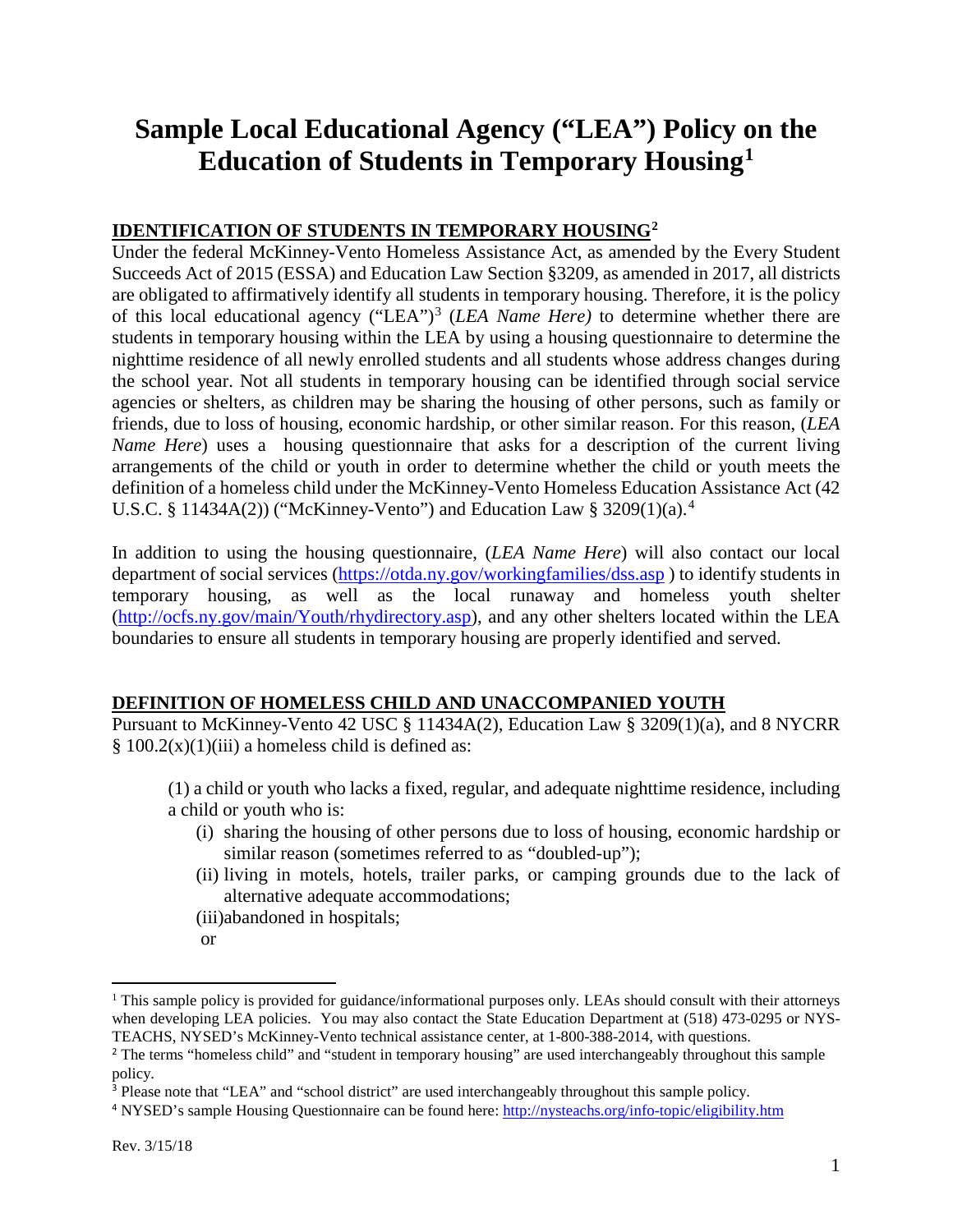- (iv)a migratory child as defined in subsection two of section thirteen hundred nine of the Elementary and Secondary Education Act of 1965, as amended by the Every Student Succeeds Act of 2015, who qualifies as homeless under any of the provisions of clauses (i) through (iii) of this subparagraph or subparagraph two of this paragraph;
- (v) an unaccompanied youth, as defined in section seven hundred twenty-five of subtitle B of title VII of the McKinney-Vento Homeless Assistance Act; or
- (2) a child or youth who has a primary nighttime location that is:
	- (i) a supervised publicly or privately operated shelter designed to provide temporary living accommodations including, but not limited to, shelters operated or approved by the state or local department of social services, and residential programs for runaway and homeless youth established pursuant to article nineteen-H of the executive law; or
	- (ii) a public or private place not designed for, or ordinarily used as, a regular sleeping accommodation for human beings, including a child or youth who is living in a car, park, public space, abandoned building, substandard housing, bus or train stations or similar setting.

An unaccompanied youth is defined as a homeless youth who is not in the physical custody of a parent or guardian. *42 USC § 11434A(6); 8 NYCRR §100.2(x)(1)(iii)(6)*

#### **DUTIES OF THE MANDATED MCKINNEY-VENTO LIAISON**

Every LEA, regardless of whether it receives a McKinney-Vento subgrant, is required to designate a local liaison for homeless children and youth (known as the "McKinney-Vento liaison"). The McKinney-Vento liaison for (*LEA Name Here*) serves as one of the primary contacts between families experiencing homelessness and school staff, district personnel, shelter workers, and other service providers. The McKinney-Vento liaison coordinates services to ensure that homeless children and youth enroll in school and have the opportunity to succeed.

The (*LEA Name Here*)'s McKinney-Vento liaison must ensure that:

- 1. Students in temporary housing are identified by school personnel and through coordination activities with other entities and agencies;
- 2. Students in temporary housing enroll in, and have full and equal opportunity to succeed in, the schools of (*LEA Name Here*);
- 3. Students in temporary housing and their families receive educational services for which they are eligible, including Head Start programs administered by an LEA, Early Head Start, early intervention services under part C of the Individuals with Disabilities Education Act (20 U.S.C. 1431 et seq), and other preschool programs administered by the LEA.
- 4. Students and parents in temporary housing receive referrals to health care services, dental services, mental health and substance abuse services, housing services and other appropriate services;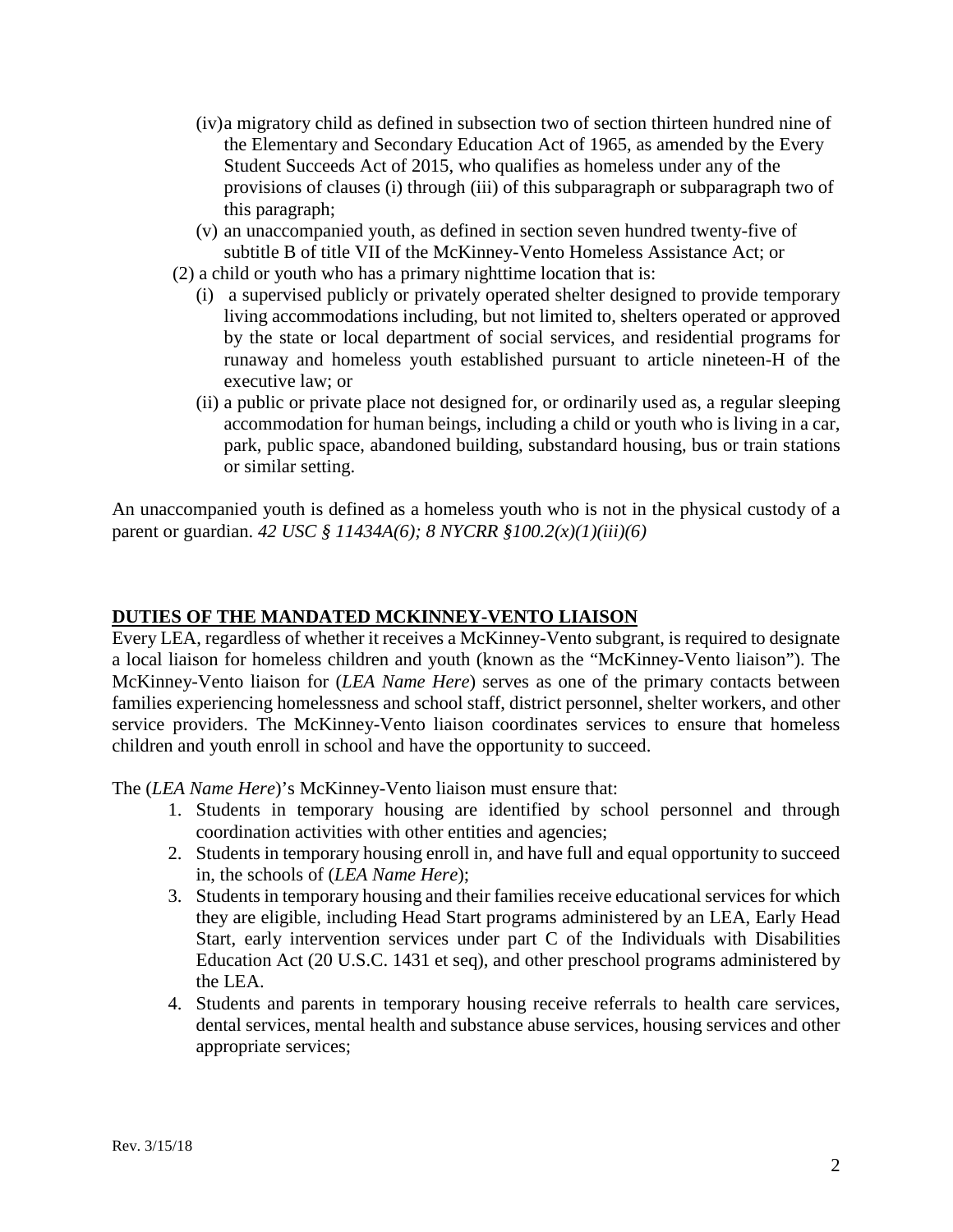- 5. Parents or guardians of students in temporary housing are informed of the educational and related opportunities available to their children and are provided with meaningful opportunities to participate in the education of their children;
- 6. Parents and guardians of students in temporary housing, and unaccompanied youth, are fully informed of all transportation services, including transportation to and from the school district of origin and are assisted in accessing transportation services;
- 7. Disputes regarding eligibility, school selection, enrollment and/or transportation are mediated in accordance with the requirements of McKinney-Vento, Section 3209 of the Education Law, and Section  $100.2(x)(7)(ii)$  of the Regulations of the Commissioner of Education;
- 8. Assistance in commencing an appeal pursuant to Education Law §310 of a final determination regarding eligibility, enrollment, school selection and/or transportation is provided to the students in temporary housing's parent or guardian or the unaccompanied youth in accordance with the provisions of 8 NYCRR  $$100.2(x)(7)(iii)(c);$
- 9. Public notice of the educational rights of students in temporary housing is posted in locations where such students receive services, such as schools, shelters, public libraries, and soup kitchens, in a manner and form understandable to the parents and guardians of students in temporary housing, and unaccompanied youth; A record is maintained of all appeals of enrollment, school selection and transportation; and
- 10. School personnel providing services to students in temporary housing receive professional development and other support; and
- 11. Unaccompanied youths
	- a. are enrolled in school;
	- b. have opportunities to meet the same challenging State academic standards as the State establishes for other children and youth, including receiving credit for full or partial coursework earned in a prior school pursuant to Commissioner's regulations, and
	- c. are informed of their status as independent students under section 480 of the Higher Education Act of 1965 (20 U.S.C. 1087vv) and that the youths may obtain assistance from the local educational agency liaison to receive verification of such status for purposes of the Free Application for Federal Student Aid described in section 483 of such Act (20 U.S.C. 1090).
- 12. School personnel, service providers, advocates working with students in temporary housing, parents and guardians of students in temporary housing, and students in temporary housing are informed of the duties of the McKinney-Vento liaison.

*42 USC §11432(g)(6)(A)-(B); 8 NYCRR §100.2(x)(7)(iii)(a)*

## **SCHOOL OF ORIGIN**

School of origin is:

- The public school that the child or youth attended when permanently housed or the school in which the child or youth was last enrolled, including a preschool or a charter school;
- The designated receiving school at the next grade level for all feeder schools for a student in temporary housing who completes the final grade level served by the school of origin; and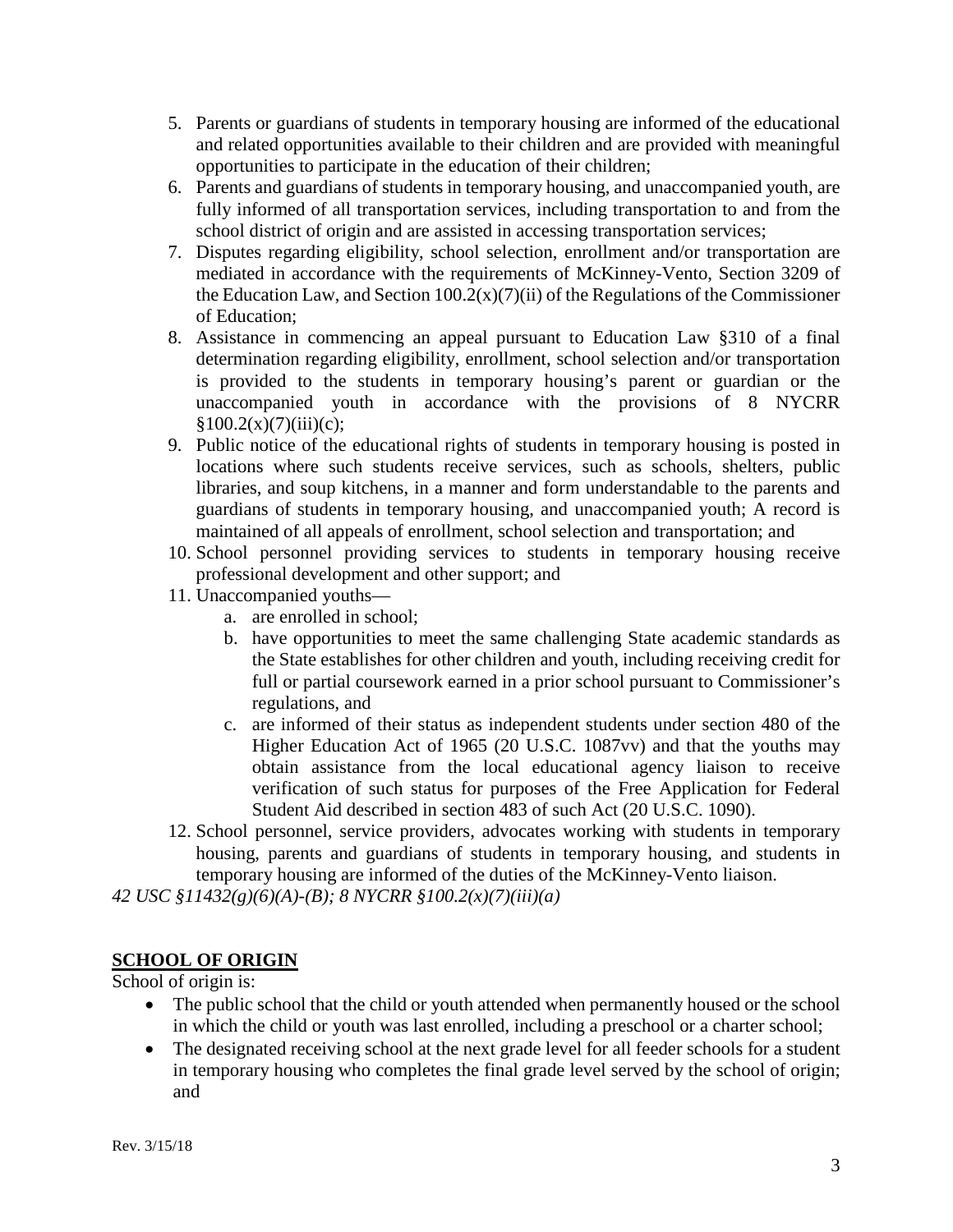• The public school or preschool in which such child would have been entitled or eligible to attend based on such child's last residence before the circumstances arose which caused such child to become homeless if the child becomes homeless after such child is eligible to apply, register, or enroll in the public preschool or kindergarten or if the child is living with a school-age sibling who attends school in the school district of origin.

*42 USC §11432(g)(3)(G); NY Education Law §3209(1)(i)*

Feeder school means:

- a preschool whose students are entitled to attend a specified elementary school or group of elementary schools upon completion of that preschool; or
- a school whose students are entitled to attend a specified elementary, middle, intermediate, or high school or group of specified elementary, middle, intermediate, or high schools upon completion of the terminal grade of such school; or
- a school that sends its students to a receiving school in a neighboring school district.

*NY Education Law §3209(1)(f)*

Receiving school means:

- a school that enrolls students from a specified or group of preschools, elementary schools, middle schools, intermediate schools, or high schools; or
- a school that enrolls students from a feeder school in a neighboring local educational agency.

*NY Education Law §3209(1)(h)*

Preschool means a publicly funded prekindergarten program or a Head Start program administered by (*LEA Name Here)* and/or services under the Individuals with Disabilities Education Act administered by (*LEA Name Here)*.

*NY Education Law §3209(1)(g)*

### **SCHOOL AND SCHOOL DISTRICT DESIGNATIONS**

(*LEA Name Here*) understands that the "designator" makes an initial decision about which school and school district a student in temporary housing will attend. A designator is:

- the parent or person in parental relation (guardian) to a student in temporary housing; or
- the student in temporary housing, together with the McKinney-Vento liaison, in the case of an unaccompanied youth; or
- the director of a residential program for runaway and homeless youth, in consultation with the student in temporary housing, where such student is living in such program.

*See, NY Education Law §3209(1)(b); 8 NYCRR §100.2(x)(1)(i)*

(*LEA Name Here*) will ask the designator to designate one of the following as the school district of attendance:

• **School district of current location -** the public school district within the State of New York in which the hotel, motel, shelter or other temporary housing arrangement of a student in temporary housing or the residential program for runaway and homeless youth is located, which is different than the school district of origin.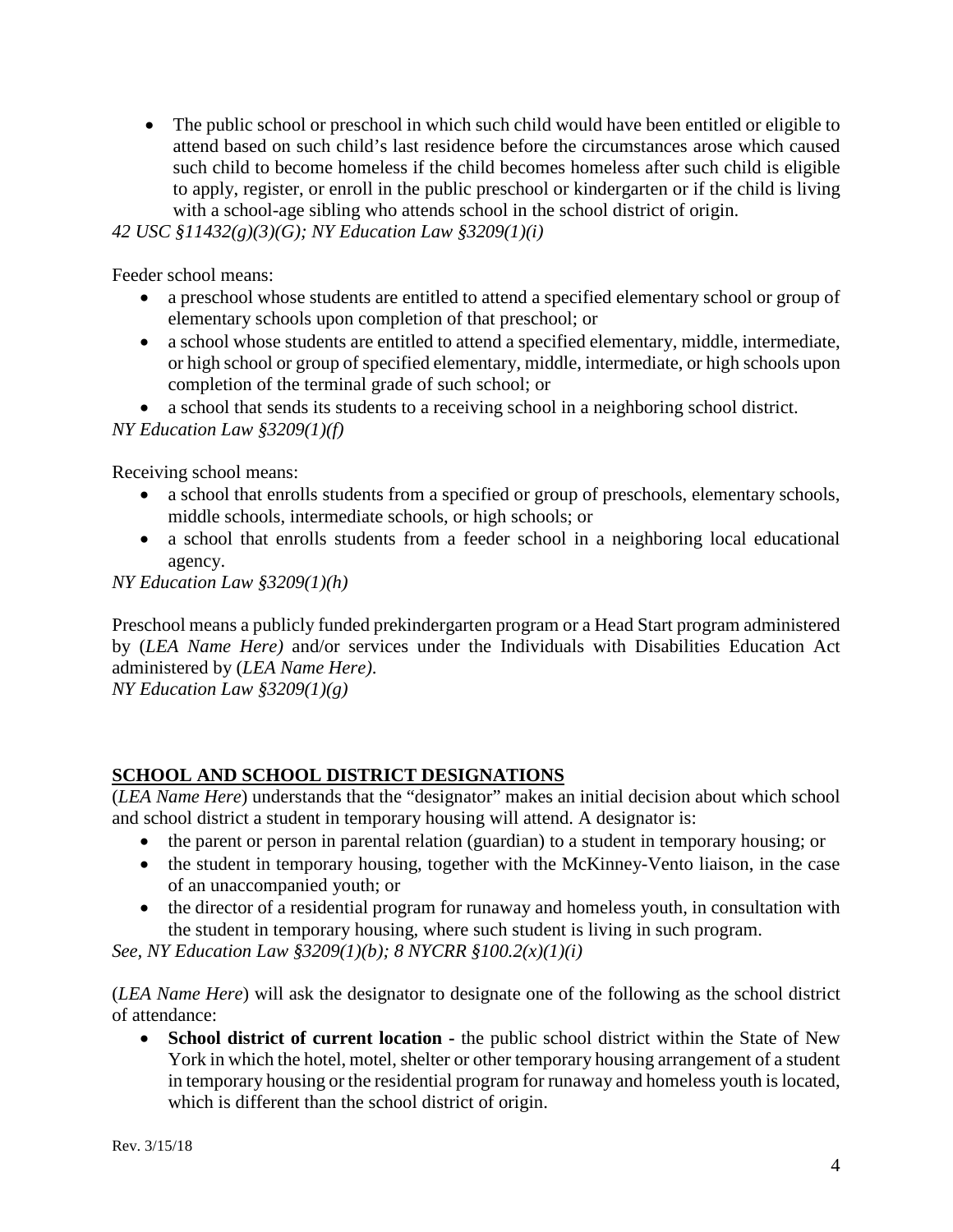- **School district of origin** the public school district within the State of New York in which the student in temporary housing was attending a public school on a tuition-free basis or was entitled to attend when circumstances arose that caused such child to become homeless which is different from the school district of current location. The school district of origin also includes the school district in the state of New York in which the child was residing when circumstances arose which caused such child to become homeless if such child was eligible to apply, register, or enroll in public preschool or kindergarten at the time such child became homeless, or the homeless child has a sibling who attends a school in the school district in which the child was residing when circumstances arose which caused such child to become homeless.
- **School district participating in a regional placement plan** a regional placement plan is a comprehensive regional approach to the provision of educational placements for homeless children, which must be approved by the Commissioner of Education.

(*LEA Name Here*) will also ask the designator to designate one of the following as the school where a student in temporary housing seeks to attend:

- the school of origin; or
- any school that permanently housed children and youth who live in the attendance area in which the child or youth is actually living are eligible to attend, including a preschool.

**Please note**: Students can maintain enrollment in the school of origin for the duration of homelessness and through the end of the school year in which the student becomes permanently housed. The student may be able to remain in the school of origin for one additional year, if the year constitutes the student's terminal year in such school building.

*42 USC §11432(g)(3)(A); NY Education Law §§3209(1)-(2); 8 NYCRR §§100.2 (x)(1)-(2)*

#### **DESIGNATION/STAC 202 FORM**

(*LEA Name Here*) will identify all students in temporary housing, and a designation form will be completed by the designator for all such students and any other student who claims homelessness. Designations must be made on the STAC 202 form provided by the Commissioner. A copy of the form is available at [http://www.nysteachs.org/media/INF\\_SED\\_STAC202\\_Form.pdf.](http://www.nysteachs.org/media/INF_SED_STAC202_Form.pdf)

- The appropriate designator must complete the designation form. (*LEA Name Here*) makes designation forms available to a student in temporary housing who seeks admission to school or to the parent or person in parental relation who seeks to enroll such child in school.
- Where a parent or person in parental relation or a child who is neither placed in a temporary housing facility by the local department of social services nor housed in a residential program for runaway homeless youth, designates (*LEA Name Here*) as the school district of current location, (*LEA Name Here*) will forward to the State Education Department a completed designation form and a statement of the basis for its determination that the child is a homeless child entitled to attend the schools of the district.

*NY Education Law §3209(2)(e); 8 NYCRR §100.2(x)(3)*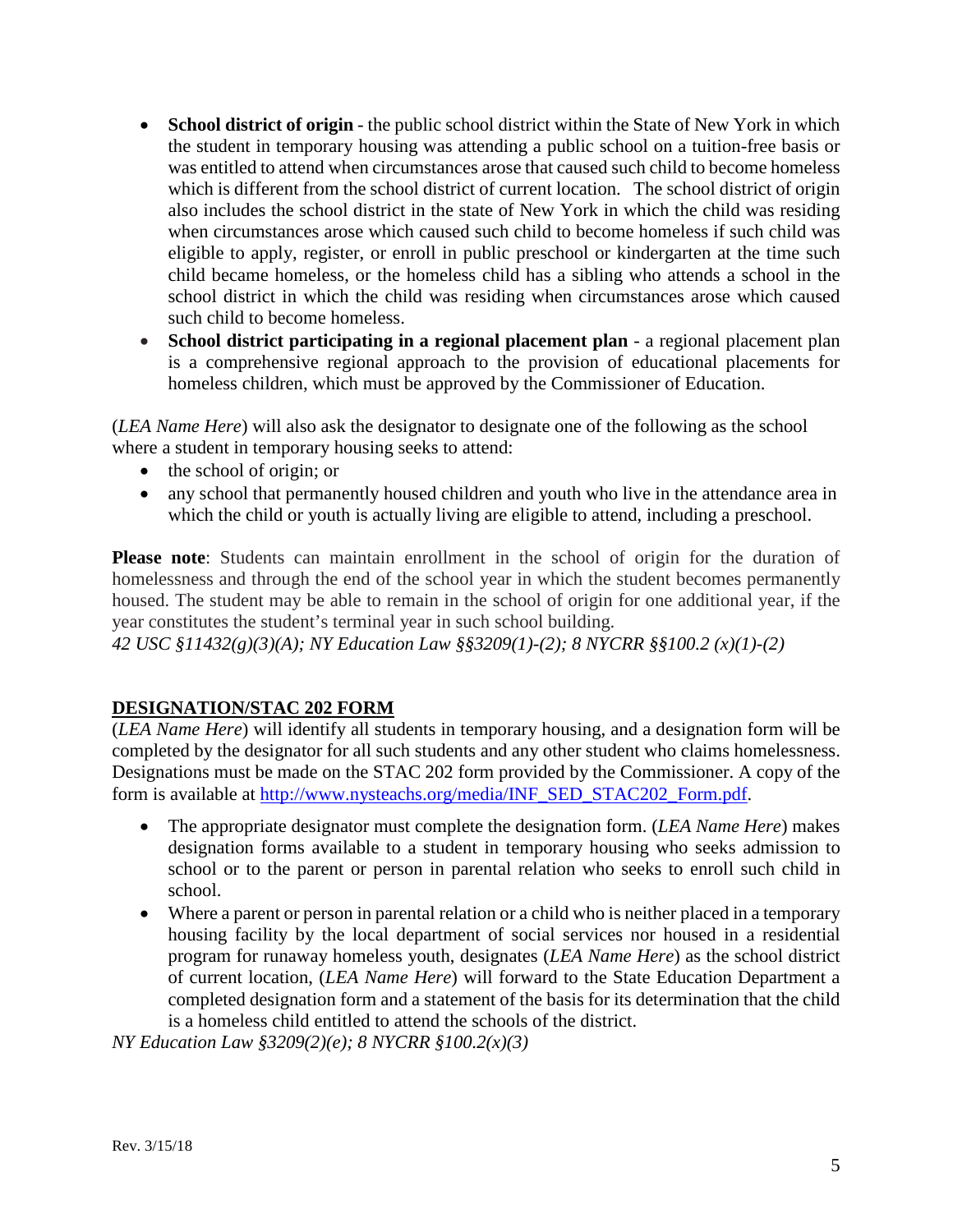#### **UPON RECEIPT OF THE DESIGNATION/STAC 202 FORM: IMMEDIATE ENROLLMENT AND BEST INTEREST DETERMINATIONS**

Upon identification of a child who is in temporary housing and/or receipt of a completed designation form, (*LEA Name Here*) will:

- immediately review the designation form to assure that it has been completed and admit the student in temporary housing even if the child or youth is unable to produce records normally required for enrollment, such as previous academic records, medical records, immunization records, proof of residency or other documentation and even if the child or youth has missed application deadlines;
- determine whether the designation made by the designator is consistent with the best interests of the student in temporary housing. In making best interests decisions (*LEA Name Here*) will:
	- o presume that keeping the child in the school of origin is in the child's best interest, except when doing so is contrary to the wishes of the parent or guardian (or youth in the case of an unaccompanied youth); and
	- o consider student-centered factors such as the effect of mobility on student achievement, education, health, and safety of the child, giving priority to the wishes of the child's parent or guardian (or the youth, if a homeless unaccompanied youth). If the (*LEA Name Here*) determines that it is in the best interest of the student in temporary housing to attend a school other than the school of origin or the designated school, (*LEA Name Here*) shall provide the parent or guardian (or youth, if an unaccompanied youth) with a written explanation of its determination, including information about the right to appeal. (*See Dispute Resolution Process).*

*42 USC §11432(g)(3)(B); NY Education Law §3209(2)(f)(3); 8 NYCRR § 100.2(x)(7)(ii).*

- provide the child with access to all of (*LEA Name Here*)'s programs, activities and services to the same extent as they are provided to resident students;
- immediately contact the school district where the child's records are located in order to obtain a copy of such records and coordinate the transmittal of records for students with disabilities pursuant to section 200.4(e)(8)(iii) of the Commissioner's regulations;
- immediately refer the parent or guardian of the student in temporary housing to the McKinney-Vento liaison who must assist in obtaining necessary immunizations or immunization or medical records if the child or youth needs to obtain immunizations or immunization or medical records;
- forward the STAC 202 form to the Commissioner and the school district of origin, where applicable. In all cases, the (*LEA Name Here*) will give a copy of the completed STAC 202 to the designator and keep a copy of the STAC 202 form for the LEA's records.

*42 USC §§11432(g)(3)(C)&(g)(4); NY Education Law §3209(2); 8 NYCRR §100.2(x)(4)*

## **UPON RECEIPT OF A REQUEST FOR RECORDS**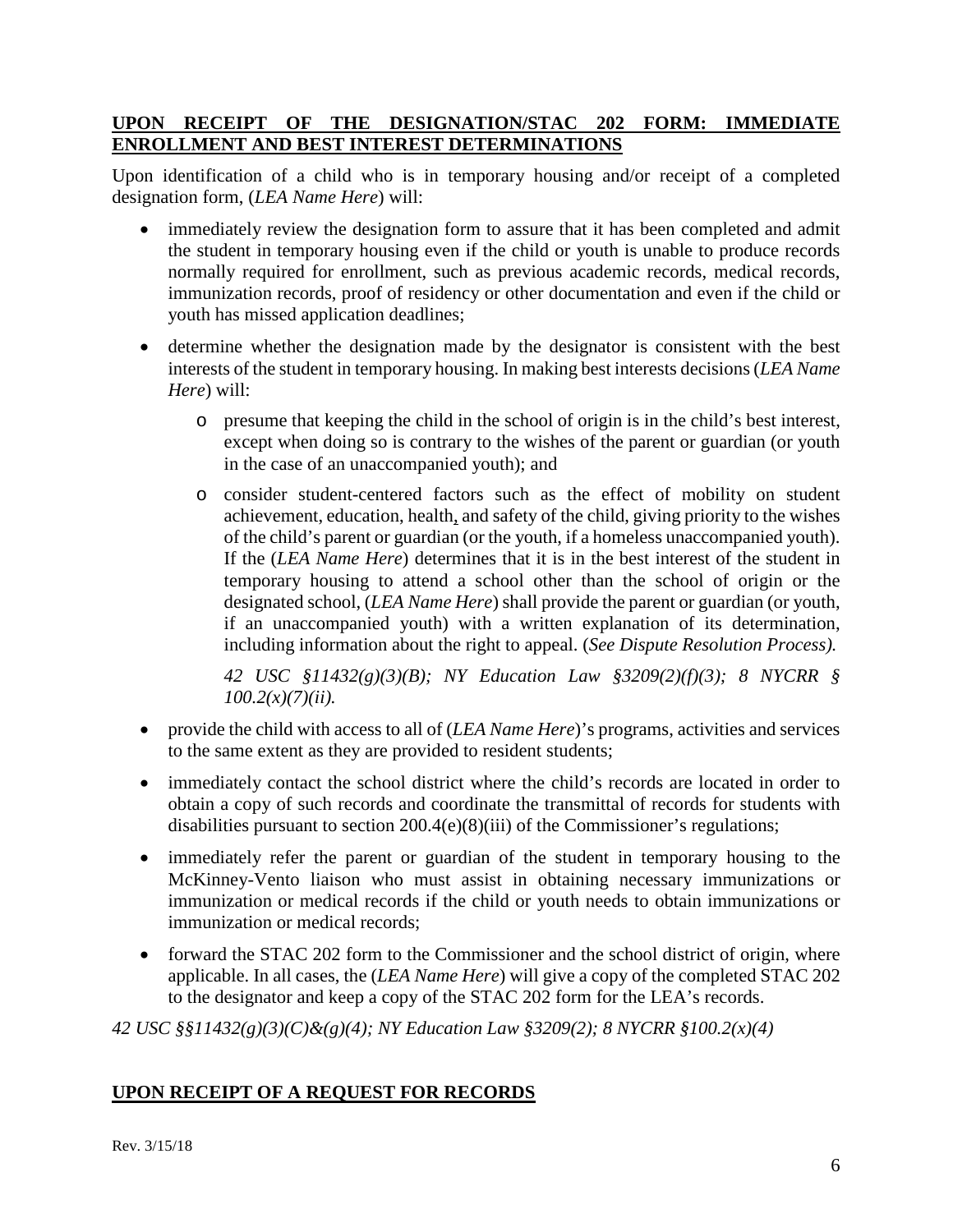Within five days of receipt of a request for school records from a new school, (*LEA Name Here*) will forward, in a manner consistent with state and federal law, a complete copy of the student in temporary housing's records, including, but not limited to, proof of age, academic records, evaluations, immunization records, and guardianship papers, if applicable. NY Education Law §3209(2)(g)*; 8 NYCRR §100.2(x)(5)*

### **TUITION REIMBURSEMENT [only applicable to school districts, not charter schools or BOCES]**

(*LEA Name Here*) is eligible to request reimbursement from the State Education Department for the direct costs of educational services to students in temporary housing that are not otherwise reimbursed under special federal programs, when:

- the district is either the school district of current location or a school district participating in a regional placement plan,
- the district is designated as the school district of attendance, and

• the school district of origin for the student in temporary housing is within New York State. All claims for reimbursement will be made on the STAC 202 form prescribed by the Commissioner of the State Education Department.

*NY Education Law §3209(3)(a)*

In addition, (*LEA Name Here*) is eligible for reimbursement for the direct costs of educational services, including transportation costs for students who continue enrollment in (*LEA Name Here*) schools after finding permanent housing midyear in a different school district within New York State. In such cases, (*LEA Name Here*) will directly bill the new district where the student permanently resides for all direct costs of educational services, including transportation, that are not otherwise reimbursed under special federal programs.

*NY Education Law §3209(4)(i); NYS Field Memo, September 26, 2013 (available at: http://nysteachs.org/media/STACGuidance\_Final\_9-26-13.pdf)* 

# **TRANSPORTATION RESPONSIBILITIES**

- A social services district is responsible for providing transportation to students in temporary housing, including preschool students and students with disabilities who are eligible for benefits under Social Services Law §350-j and placed in temporary housing arrangements outside their designated districts. Where the social services district requests that (*LEA Name Here*) provide or arrange for transportation for a student in temporary housing in the circumstances above, (*LEA Name Here*) shall provide or arrange for the transportation and directly bill the social services district so that the district will be fully and promptly reimbursed for the cost of the transportation. *NY Education Law §3209(4)(a)*
- If (*LEA Name Here*) is the designated school district of attendance, (*LEA Name Here*) shall provide for the transportation of each student in temporary housing who is living in a residential program for runaway and homeless youth, including if such temporary housing is located outside the school district. The costs for transportation for each student in temporary housing who lives in a residential program for runaway youth and homeless youth located outside of the designated school district will be reimbursed by the State Education Department, to the extent funds are provided for such purpose, with the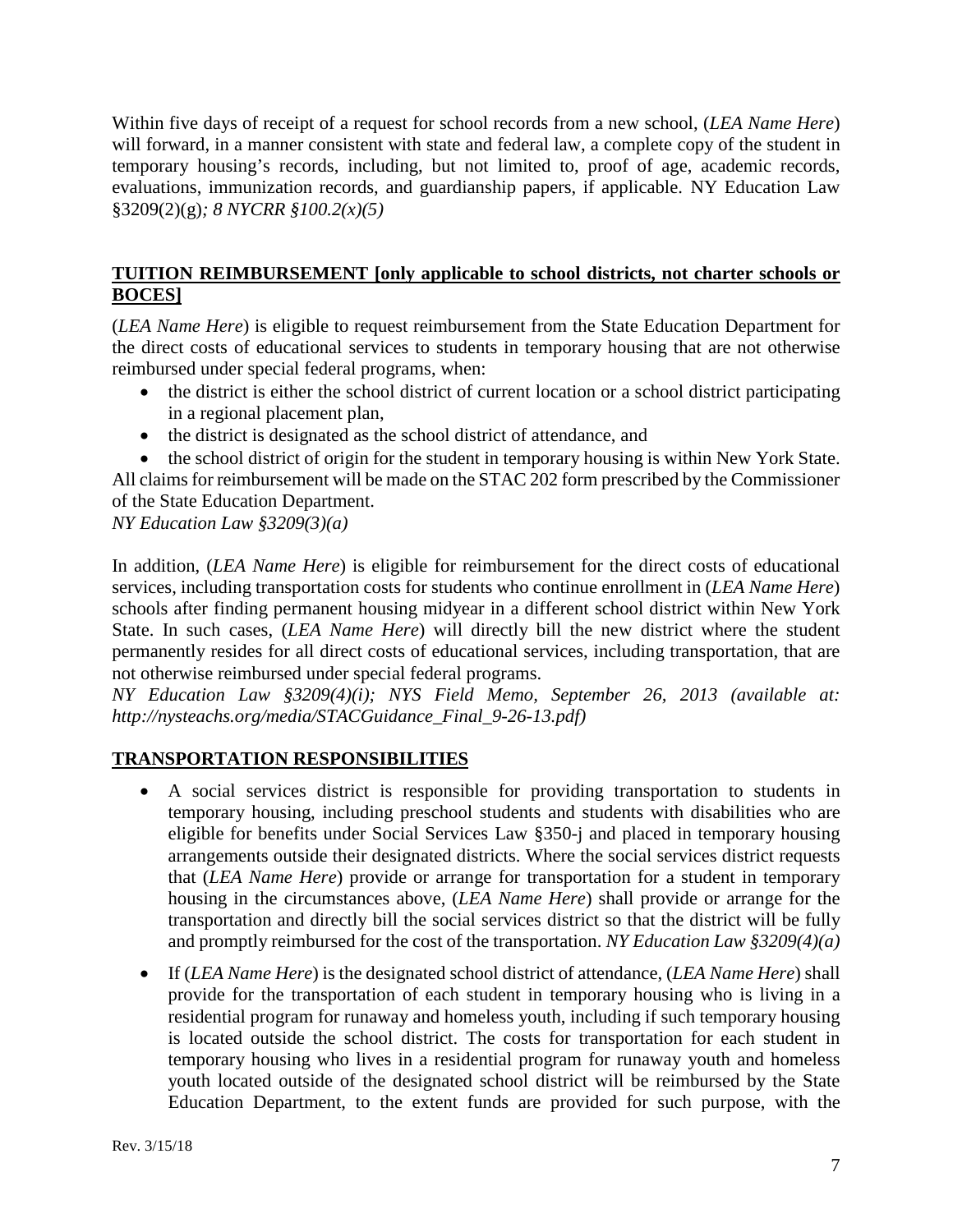submission of a Runaway and Homeless Youth Act Transportation Program Form. Where (*LEA Name Here*) provides transportation for a student living in an Runaway and Homeless Youth ("RHY") facility, the district will promptly request reimbursement using the Runaway and Homeless Youth Act Transportation Form, which is available from the Homeless Education Program Office (518-473-0295) and online at [www.nysteachs.org.](http://www.nysteachs.org/) *NY Education Law §3209(4)(b)*

- (*LEA Name Here*) will transport any student in temporary housing to their school of origin, including preschools and charter schools, where it is the designated district of attendance and the student in temporary housing is not entitled to receive transportation from the Department of Social Services. *NY Education Law §3209(4)(c); 8 NYCRR §100.2(x)(6)(iv)*
- When (*LEA Name Here*) is designated as the school district of current location for a student in temporary housing and the student does not attend the school of origin, (*LEA Name Here*) will provide transportation on the same basis as it is provided to resident students, unless the local transportation policy represents a barrier to the student's attendance in school. *NY Education Law §§3209(4)(d) & (6)(b); 8 NYCRR §100.2(x)(6)(iii)*
- If the student in temporary housing designates *(LEA Name Here)* as the school district of attendance, transportation will not exceed 50 miles each way, unless the Commissioner of the State Education Department determines that it is in the best interest of the child. *NY Education Law §3209(4)(c); 8 NYCRR §100.2(x)(6)(ii)*
- Where *(LEA Name Here)* is designated as the school district of attendance and it has recommended the student in temporary housing attend a summer educational program, such district of attendance will provide transportation services to students in temporary housing for summer educational programs if the lack of transportation poses a barrier to the student's participation in the program. *NY Education Law §3209(4)(e)*; *8 NYCRR §100.2(x)(6)(v)*
- Where *(LEA Name Here)* is designated as the school district of attendance, it will provide transportation services to students in temporary housing for extracurricular or academic activities when:
	- o The student participates in or would like to participate in an extracurricular or academic activity, including an after-school activity, at the school; and
	- o The student meets the eligibility criteria for the activity; and
	- The lack of transportation poses a barrier to the student's participation in the activity. *NY Education Law §3209(4)(f); 8 NYCRR §100.2(x)(6)(vi)*
- Where (*LEA Name Here*) is designated as the school district of attendance, it will provide transportation as described above for the duration of homelessness, unless the social services district is responsible for providing transportation. After the student becomes permanently housed, (*LEA Name Here*) will provide transportation to the school of origin until the end of the school year and for one additional year if that year constitutes the child's terminal year in the school building. *NY Education Law §3209(4)(i); 8 NYCRR §100.2(x)(6)(iv)*

## *[FOR SCHOOL DISTRICTS NEAR OTHER STATES]*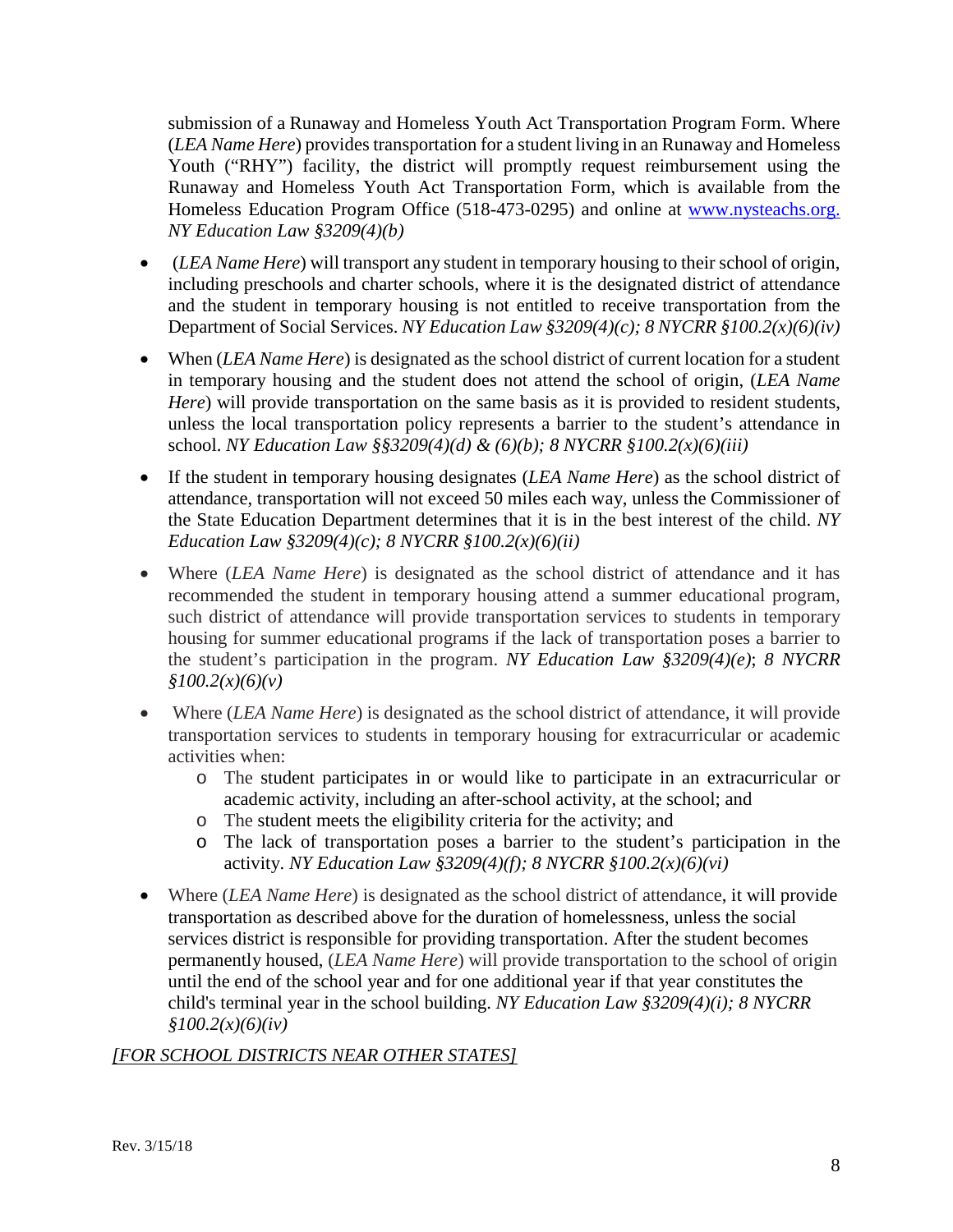- Where a student in temporary housing must cross state-lines to attend a school of origin, (*LEA Name Here*) will coordinate with the LEA in the neighboring state to provide transportation services when:
	- o The student is temporarily living in New York State and continues to attend school in a neighboring state; or,
	- o The student is temporarily living in a neighboring state and continues to attend school in New York State.

*NY Education Law §§3209(4)(g)-(h)*

### **DISPUTE RESOLUTION PROCESS**

(*LEA Name H*ere) has established the following procedures for the prompt resolution of disputes regarding school selection or enrollment of a homeless child or youth:

- (*LEA Name Here*) will provide a written explanation, including a statement regarding the right to appeal, to the parent or guardian of a student in temporary housing, or to an unaccompanied youth if (*LEA Name Here*) determines that (*LEA Name Here*) is not required to either enroll and/or transport such child or youth to the school of origin or a school requested by the parent or guardian or unaccompanied youth, or if there is a disagreement about a child's or youth's status as a homeless child or unaccompanied youth. The written explanation will be in a manner and form understandable to such parent, guardian, or unaccompanied youth and will include a statement regarding the McKinney-Vento liaison's availability to help the parent, guardian, or unaccompanied youth with any appeal and the contact information for the liaison.
- (*LEA Name Here*) will immediately enroll the student in the school in which enrollment is sought by the parent or guardian or unaccompanied youth, provide transportation to the school, and will delay for 30 days the implementation of a final determination to decline to either enroll in and/or transport the student in temporary housing to the school of origin or a school requested by the parent or guardian or unaccompanied youth.
- If the parent or guardian of a student in temporary housing or unaccompanied youth commences an appeal to the Commissioner within 30 days of such final determination, the student will be permitted to continue to attend the school he or she is enrolled in at the time of the appeal and/or receive transportation to that school pending the resolution of all available appeals.

*42 USC §*§*11432(g)(3)(B) & (E); NY Education Law §3209(5); 8 NYCRR §100.2(x)(7)(ii)*

## **MCKINNEY-VENTO LIAISON'S DISPUTE RESOLUTION RESPONSIBILITIES**

(*LEA Name Here*)'s McKinney-Vento liaison must assist the student in temporary housing's parent or guardian or unaccompanied youth in bringing an appeal to the Commissioner under Education Law §310 of a final school district decision regarding enrollment, school selection and/or transportation. In the event of a dispute regarding eligibility, enrollment, school selection, and/or transportation, (*LEA Name Here*)'s McKinney-Vento liaison will:

• provide the parent or guardian or unaccompanied youth with a copy of the form petition, which is available at: [http://www.counsel.nysed.gov/appeals/homelessForms;](http://www.counsel.nysed.gov/appeals/homelessForms)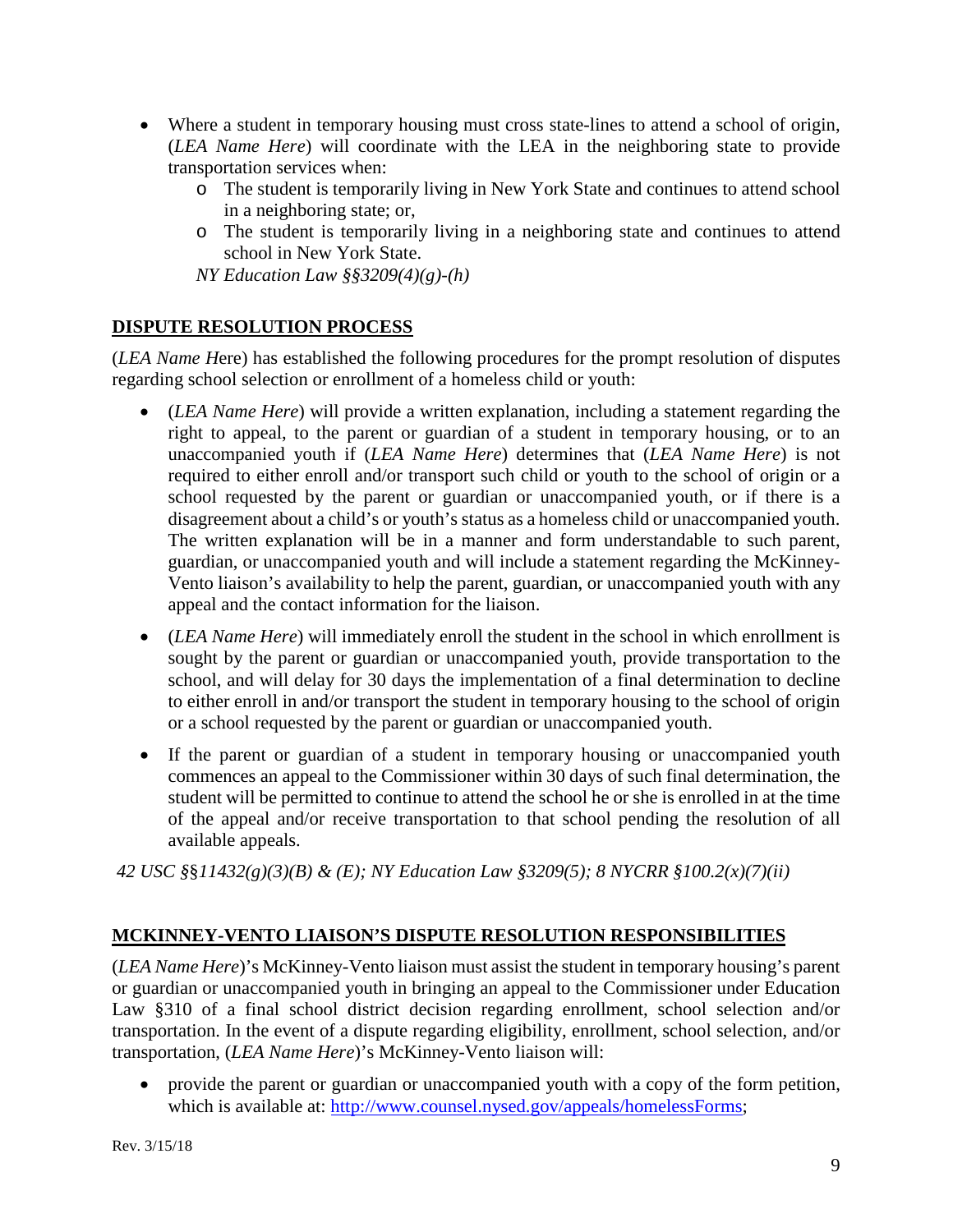- assist the parent or guardian or unaccompanied youth in completing the form petition;
- arrange for the copying of the form petition and supporting documents for the parent or guardian or unaccompanied youth, without cost to the parent or guardian or unaccompanied youth;
- accept service of the form petition and supporting papers on behalf of any school district employee or officer named as a party or the school district if it is named as a party or arrange for service by mail by mailing the form petition and supporting documents to any school district employee or officer named as a party and, if the school district is named as a party, to a person in the office of the superintendent who has been designated by the board of education to accept service on behalf of the school district;
- provide the parent or guardian or unaccompanied youth with a signed and dated acknowledgment verifying that the McKinney-Vento liaison has received the form petition and supporting documents and will either accept service of these documents on behalf of the school district employee or officer or school district or effect service by mail by mailing the form petition and supporting documents to any school district employee or officer named as a party and, if the school district is named as a party, to a person in the office of the superintendent who has been designated by the board of education to accept service on behalf of the school district;
- transmit on behalf of the parent or guardian or unaccompanied youth, within five days after the service of, the form petition or any pleading or paper to the Office of Counsel, New York State Education Department, State Education Building, Albany, New York 12234;
- provide the parent or guardian or unaccompanied youth with a signed and dated acknowledgement verifying that the McKinney-Vento liaison has received the form petition and supporting documents and will transmit these documents on behalf of the parent, guardian or unaccompanied youth to the Office of Counsel, New York State Education Department, State Education Building, Albany, New York 12234;
- accept service of any subsequent pleadings or papers, including any correspondence related to the appeal, if the parent or guardian or unaccompanied youth so elects. The liaison must also make such correspondence available to the parent or guardian or unaccompanied youth; and
- maintain a record of all appeals of enrollment, school selection, and transportation determinations.

*42 USC §11432(g)(3)(E)(iii); 8 NYCRR §100.2(x)(7)(iii)(c)*

# **COORDINATION**

- (*LEA Name Here*) will coordinate the provision of services described above with local social services agencies, housing providers and other agencies or programs providing services to students in temporary housing and their families, including services and programs funded under the Runaway and Homeless Youth Act.
- (*LEA Name Here*) will coordinate with other school districts on inter-district issues, such as transportation or transfer of school records.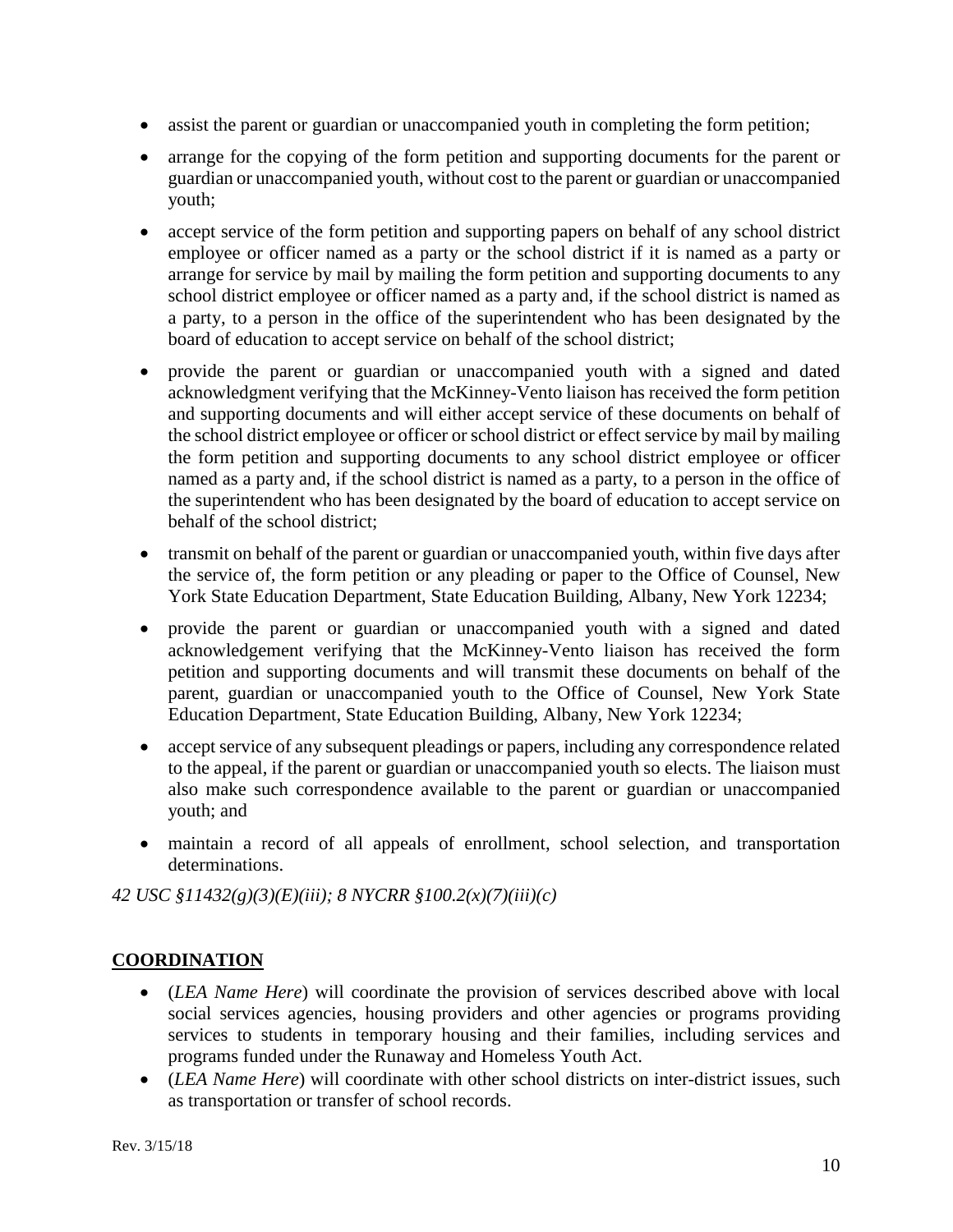• (*LEA Name Here*) will coordinate implementation of the above provision of services with the requirements of the Individuals with Disabilities Education Act (IDEA) for students with disabilities.

*42 USC §11432(g)(5); 8 NYCRR §100.2(x)(7)(iv)*

#### **COORDINATION WITH TITLE I (For LEAs that receive Title I Funds)**

(*LEA Name Here*) acknowledges that students in temporary housing are eligible for services under Title I, Part A, whether or not they live in a Title I school attendance area or meet the academic requirements required of other children. (*LEA Name Here*) will ensure that:

- Title I, Part A funds are set aside as are necessary to provide students in temporary housing, who may have unique needs that differ from their permanently housed peers, with educationally related support services;
- Its local plan includes a description of how the plan is coordinated with McKinney-Vento;
- Its local plan describes the services provided to students in temporary housing;
- Its local plan describes the efforts it made to identify students in temporary housing, including unaccompanied youth, if (LEA Name Here) reports that there are no students in temporary housing enrolled in the LEA. Such efforts will include contacting the local department of social services or Office of Children and Family Services (OCFS) to verify that there are no students in temporary housing in the LEA; and
- Its housing questionnaire asks about the living arrangements of the child or unaccompanied youth, including asking if he or she is living in a shelter; with relatives or others due to loss of housing or economic hardship; in an abandoned apartment/building; in a motel/hotel, camping ground, car, train/bus station or other similar situation due to the lack of alternative, adequate housing. Documentation of the LEA's efforts to identify students in temporary housing will be maintained on file and a copy of the housing questionnaire that asks the above questions will also be kept on file.

*20 USC §§6312(b)(6) & 6313(c)(3)*

## **REPORTING**

(*LEA Name Here*) will collect and transmit to the Commissioner, at such time and in such manner as the Commissioner may require, reports containing such information as the Commissioner determines is necessary, including the numbers of homeless students, their grade, and their nighttime residence.

*NY Education Law §3209(6)(c); 8 NYCRR §100.2(x)(7)(v)*

#### **ACCESS TO FREE MEALS (only for LEAs participating in the federal free/reduced meal program)**

(*LEA Name Here*) will provide free meals to all children identified as homeless. They do not have to complete a free or reduced-price meal application. When the McKinney-Vento liaison or a shelter director provides a child's name to the (*LEA Name Here*)'s school food service office, free school meals will commence immediately.

*42 USC §*§*1758(b)(5) &(b)(12)(A)*